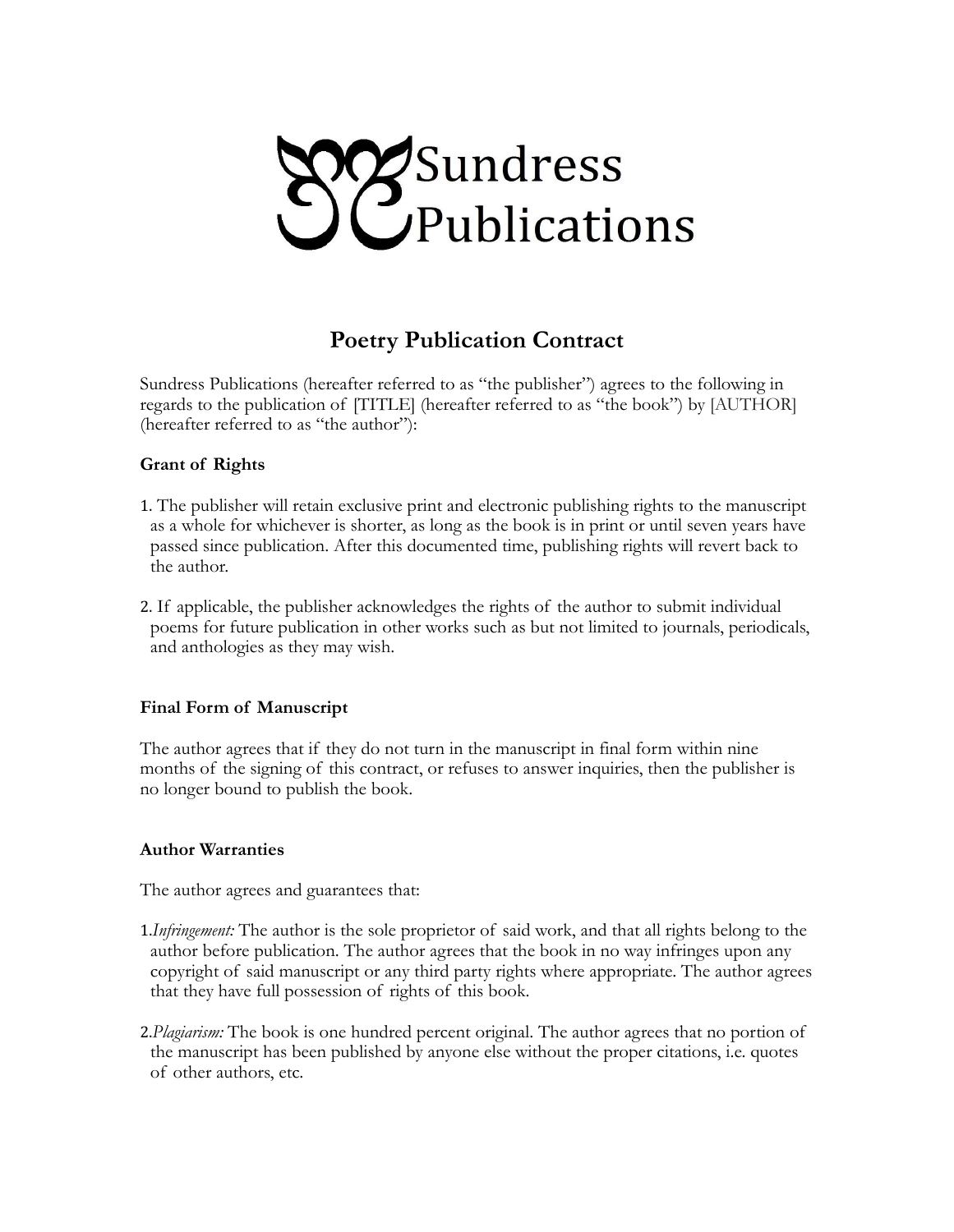3.*Injury*: Nothing contained in this book should be detrimental to the user.

4.*Libel*: Nothing contained in this book is defamatory or obscene.

5. *Privacy*: The book does not encroach upon the privacy of another.

## **Royalties**

1. The publisher will receive 100% of all revenue until the initial cost of the publishing, printing, and shipping fees (valued at \$750.00) is earned from the book.

2. Afterward, the author will receive 50% of print sales from authorized Ingram retailers (Amazon, Barnes and Noble, independent book stores, etc.) as royalties.

3. Also after #1, above, is fulfilled, the author will receive 50% of the royalties received on ereader copies of the book (such as through Kindle sales, Kobo sales, etc.).

4. Direct sales of the book by the author are not subject to royalties; the author will retain all revenue.

5. Direct sales of the book by the publisher—at conferences or on the publisher's website are not subject to royalties; the publisher will retain all revenue. This revenue will count towards the initial revenue needed to recoup the costs of publication.

6. The publisher will distribute royalties to the author a minimum of once per calendar year.

## **Author Copies**

1. The publisher will furnish the author with a minimum of twenty-five (25) copies of the book and agrees to offer additional copies at cost plus shipping.

## **Cover Art**

1.The publisher will cover the cost up to \$100 for rights to art; art priced above said price will be the responsibility of the author.

2.The publisher will consult the author about the cover art and will allow for final approval.

## **Promotion and Book-Related Matters**

1. The author agrees that the publisher has a right of their name and likeness for promotional purposes.

2. The publisher will assist in promotion of the book and offer a minimum of ten (10) review/contest copies upon request by journal/press/contest.